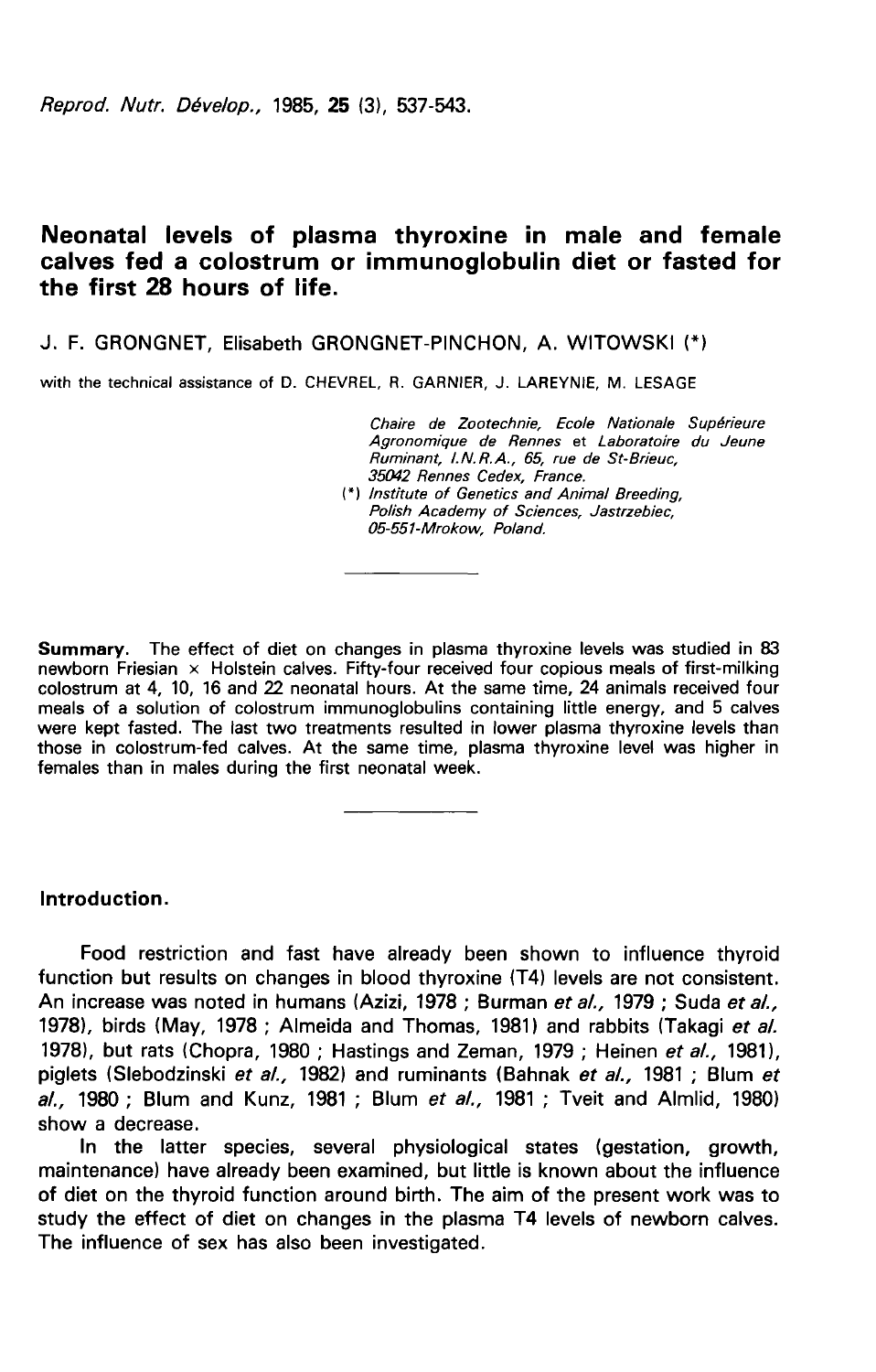## Material and methods.

Animals. — Four groups (A, B, C, D) of newborn Friesian  $\times$  Holstein calves were used. All of them were born in the same dairy herd. Group A calves ( $n = 40$ ) were born during the winter of 1979-80, those of group B (n = 16) during the winter of 1980-81, those of group C (n = 11) during June and July, 1981, and those of group D ( $n = 16$ ) during the winter of 1981-82. Of the 83 animals studied, 44 were males and 39 were females. All of them were born at term by normal and spontaneous parturition, often slightly accelerated by mild traction on the forelimbs of the calf after they appeared outside the vulva of the dam. No pharmacodynamic agents were used to facilitate parturition. All the animals born during winter were kept warm with an infra-red light from birth.

Diets (table 1).  $-$  Twenty-eight hours after birth and twice a day thereafter, the calves were fed with a standard milk replacer. Previously, they had been fed four times,  $i$ ,  $e$ , exactly 4, 10, 16 and 22 h after birth, except for 5 calves of group C (subgroup Cf) which were completely fasted till the first meal at 28 neonatal hours.

|         |       | Diet until neonatal hour 28 |                                          |                  | Sex  |        |
|---------|-------|-----------------------------|------------------------------------------|------------------|------|--------|
|         | Total | Colostrum                   | Solution of colostrum<br>immunoglobulins | Complete<br>fast | Male | Female |
| Group A | 40    | 40                          |                                          |                  | 20   | 20     |
| Group B | 16    |                             | 16                                       |                  | 8    | 8      |
| Group C | 11    | 6                           |                                          | 5                | 8    | 3      |
| Group D | 16    | 8                           | 8                                        |                  | 8    | 8      |
|         |       |                             |                                          |                  | 44   | 39     |

|                                              | TABLE 1 |  |  |  |
|----------------------------------------------|---------|--|--|--|
| Calf distribution according to sex and diet. |         |  |  |  |

With respect to the four meals mentioned above, the calves of group A were fed colostrum from the first milking of their dams, possibly mixed with that of other cows when parturitions were spaced at very close intervals. The quantity given at each meal was 25 g of colostrum/kg of body weight. Six animals of group C (subgroup Cc) and 8 from group D (subgroup Dc) received pooled firstmilking colostrum on the same basis as that used for group A calves.

Instead of colostrum, all group B calves and 8 group D (subgroup Di) animals were fed a solution of immunoglobulins (29 g/kg of body weight/meal) extracted from bovine colostrum by a process described elsewhere (Grongnet et al., 1985). The percentage of solution dry matter was 123 g/kg, 84 g of which were immunoglobulins and the rest mostly bovine serum albumin.

All the animals, except those of subgroup Cf which were fasted, were offered the first four meals in a bucket fitted with a teat at the bottom. In case of inappetence, manual pressure was applied to the teat or oesophageal intubation was used so that the feeding program was carried out.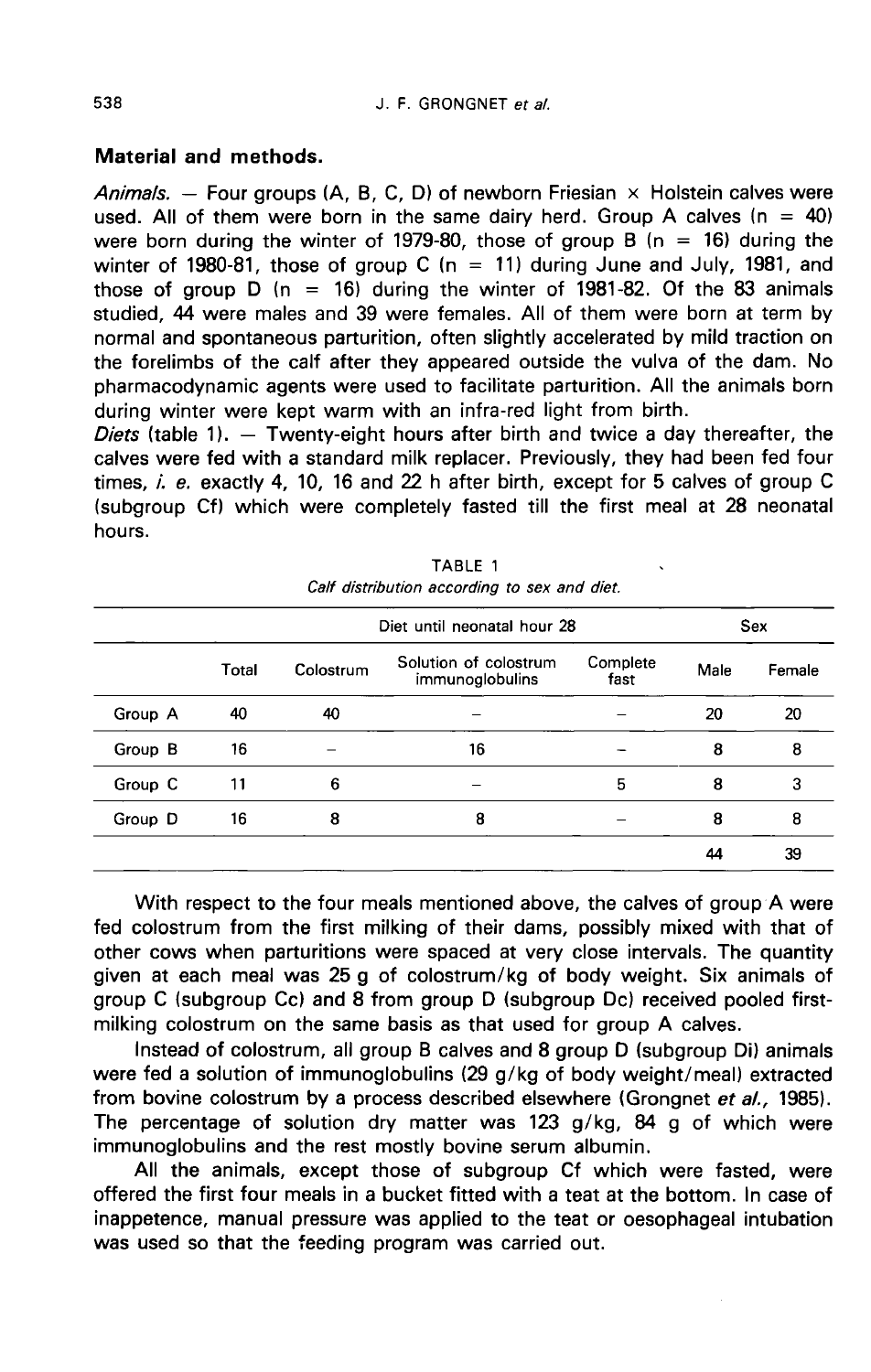Considering the quantities offered, the kinetics of delivery and the mean percentage of dry matter of first-milking colostrum (29 % ; Foley and Otterby, 1978), it may be assumed that group A and subgroup Cc and Dc calves had a high-level diet. Comparatively, group B and subgroup Di diets were restricted since they provided only 60 % of the quantity of dry matter offered to the animals of group A and subgroups Cc and Dc, and they had extremely low levels of lipids and carbohydrates.

Sampling and analysis. - The blood of all the calves was sampled by puncture of the jugular vein according to kinetics beginning at the moment of birth ; all calves older than 28 hours were sampled before the morning meal. When in the experimental procedure, the blood of calves less than 28 hours old was to be sampled simultaneously with the meal, sampling was carried out just before the meal was given.

The blood mixed with a drop of lithium heparinate was centrifuged immediately. The corresponding plasma was then frozen at  $-23$  °C till analysis. The total T4 level was determined in all samples by Elisa method through EMIT-SYVA-bio Merieux (R) reagents.

The results were analysed by analysis of variance or Student's t-test.

### Results.

At the moment of birth, mean plasma T4 levels were statistically identical among all the groups (total mean :  $12.9 \pm 4.1 \mu g/100$  ml). The subsequent profile



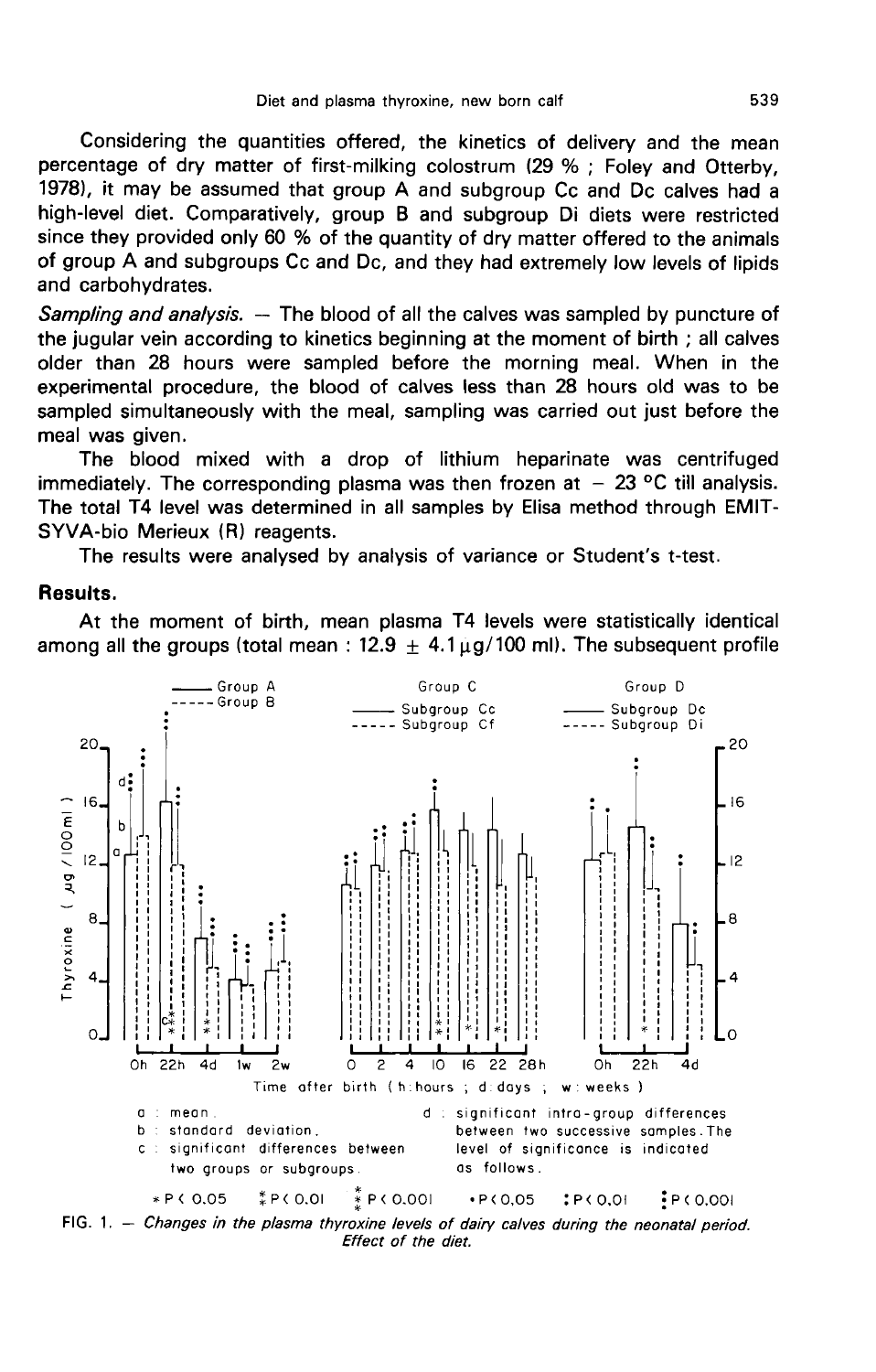depended on the diet (fig. 1). In groups A and Dc subjected to a high dietary level, the maximal level was recorded 22 h after birth. In groups B and Di submitted to a restricted diet, the maximal level occurred at birth. Since blood sampling around birth was more frequent in group C, more results were available ; they confirmed these observations, although slight differences were found. For instance, in spite of fasting, subgroup Cf showed a rise in the T4 level after birth, but it was weak and transient. On the contrary, in the well-fed animals of subgroup Cc, there was a greater increase in circulating T4 so that the plasma level at 22 h after birth was higher than at birth, even if the maximal level for this subgroup occurred at 10 neonatal hours.

With respect to the influence of sex (fig. 2), a two-way analysis of variance showed that sex had a significant effect at birth. Its influence remained significant during the first neonatal week and was characterized by a higher plasma T4 level in female calves.



FIG. 2. - Changes in the plasma thyroxine levels of dairy calves during the neonatal period. Effect of sex.

## Discussion.

The mean plasma T4 levels we recorded in calves at birth or a few days later are similar to those observed by many other authors (Cabello and Michel, 1974 ; Davicco et al., 1982; Kahl et al., 1977; Nathanielsz and Thomas, 1973). However, all of them, except Davicco et al. (1982) found that the blood sampling closest to birth gave the maximal plasma T4 level. This may be because not enough samples were studied or that they were not collected at the exact postpartum time when the transient rise occurred. On the contrary, the frequent and precise sampling practiced by Davicco et al. (1982) showed an increase in the plasma T4 level between 0 and 6 h after birth, identical to the one in subgroup Cc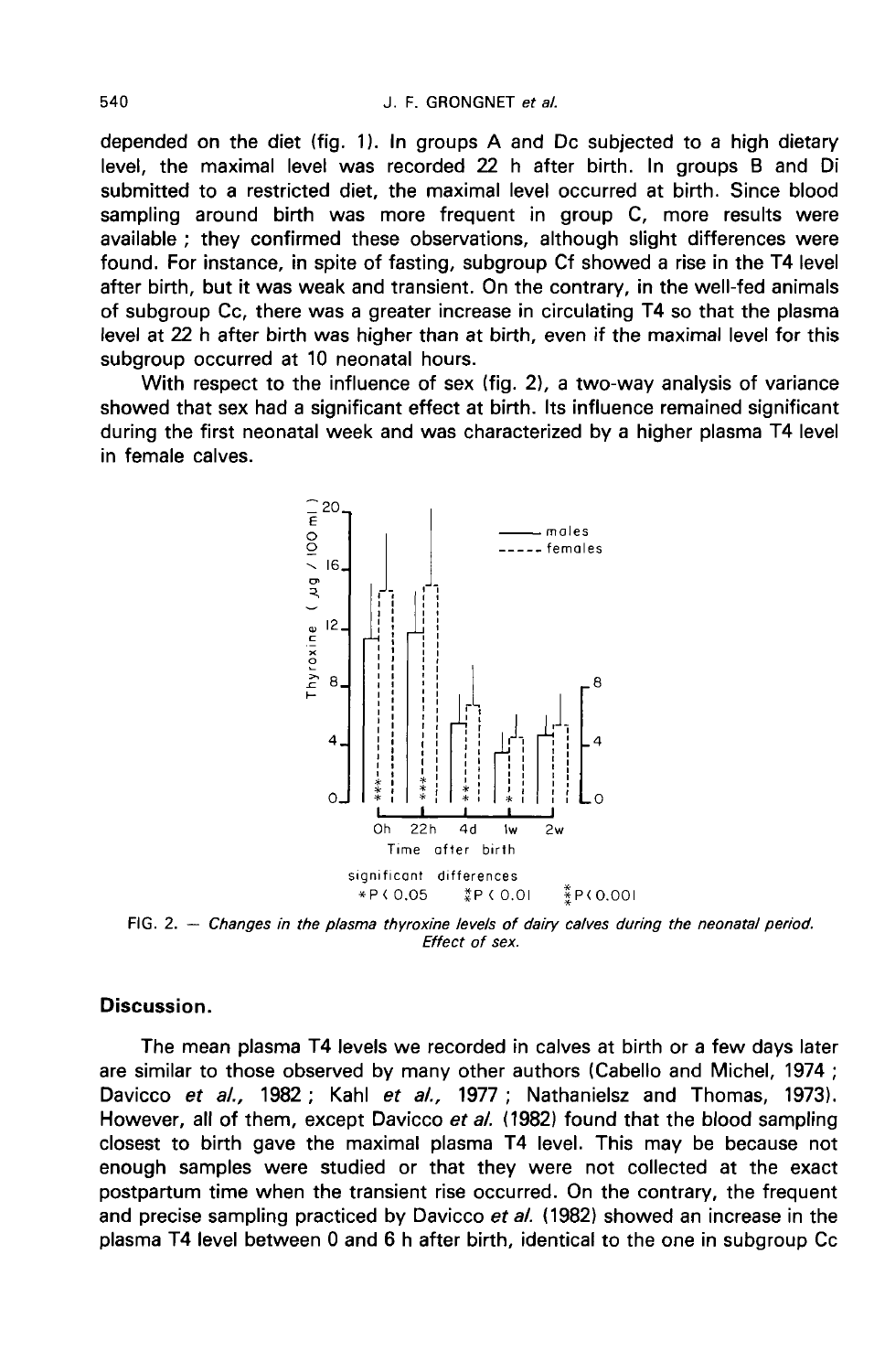of the present study. However, as all the authors cited above, Davicco et al. found that the T4 level at 24 h after birth was lower than that at birth. Even if there is general agreement as to the profile of plasma T4 (identical to that recorded in the more poorly-fed calves in this study), this does not mean that our results on the best-fed calves (group A, subgroups Cc and Dc) are astonishing. We have no intention of questioning the rigor of the experiments cited above but, on reading over the experimental procedures, it seems to us that those authors paid less attention to the diet of the calves they studied than we did ; this might result in rather poorly fed newborn calves. Diet seems to have an unquestionable influence on the thyroid function. Its origin is difficult to understand in the absence of results on TSH. On the other hand, it is crucial to determine the plasma triiodothyronine (T3) level in order to ascertain whether hepatic T4 deiodination in newborn calves is inhibited by a low dietary plane. Such a phenomenon, clearly demonstrated in rats (Balsam and Ingbar, 1979 ; Kaplan and Utiger, 1978; Naito et al., 1981) and piglets (Slebodzinski et al., 1982), has been shown to result in a decrease of circulating T3 in these species (Chopra, 1980; Hastings and Zeman, 1979; Heinen et al., 1981 and Slebodzinski et  $al.$ , 1982, respectively) ; this phenomenon has also been shown in humans (Azizi, 1978 ; Burman et al., 1979 ; Suda et al., 1978), adult sheep (Blum et al., 1980), growing bulls (Blum and Kunz, 1981 ; Blum et al., 1981 ; Tveit and Almlid, 1980), deer (Bahnak et al., 1981), chickens (May, 1978) and quails (Almeida and Thomas, 1981).

The effect of sex on neonatal thyroxinemia has already been studied. A higher level was reported in baby girls by Bouckaert et al. (1978), Perez-Comas (1974) and Prato et  $al.$  (1980). In cattle the results are less clear; O'Kelly and Wallace (1979) failed to demonstrate any difference between males and females, but Kahl et al. (1977) observed a difference which, although non-significant, agreed with the results presented here.

## Conclusion.

In addition to the accurate immune protection obtained in calves given firstmilking colostrum, copious meals given very soon after birth seemed to stimulate the thyroid function. Numerous questions remain unanswered, and the effect of the dietary plane on peripheric T4 deiodination must be investigated. Moreover, it would be appropriate to identify the nature of the dietary components stimulating the thyroid function since, in the present work, the composition of the diets differed as well as their general plane.

> Recu en juin 1984. Accept6 en février 1985.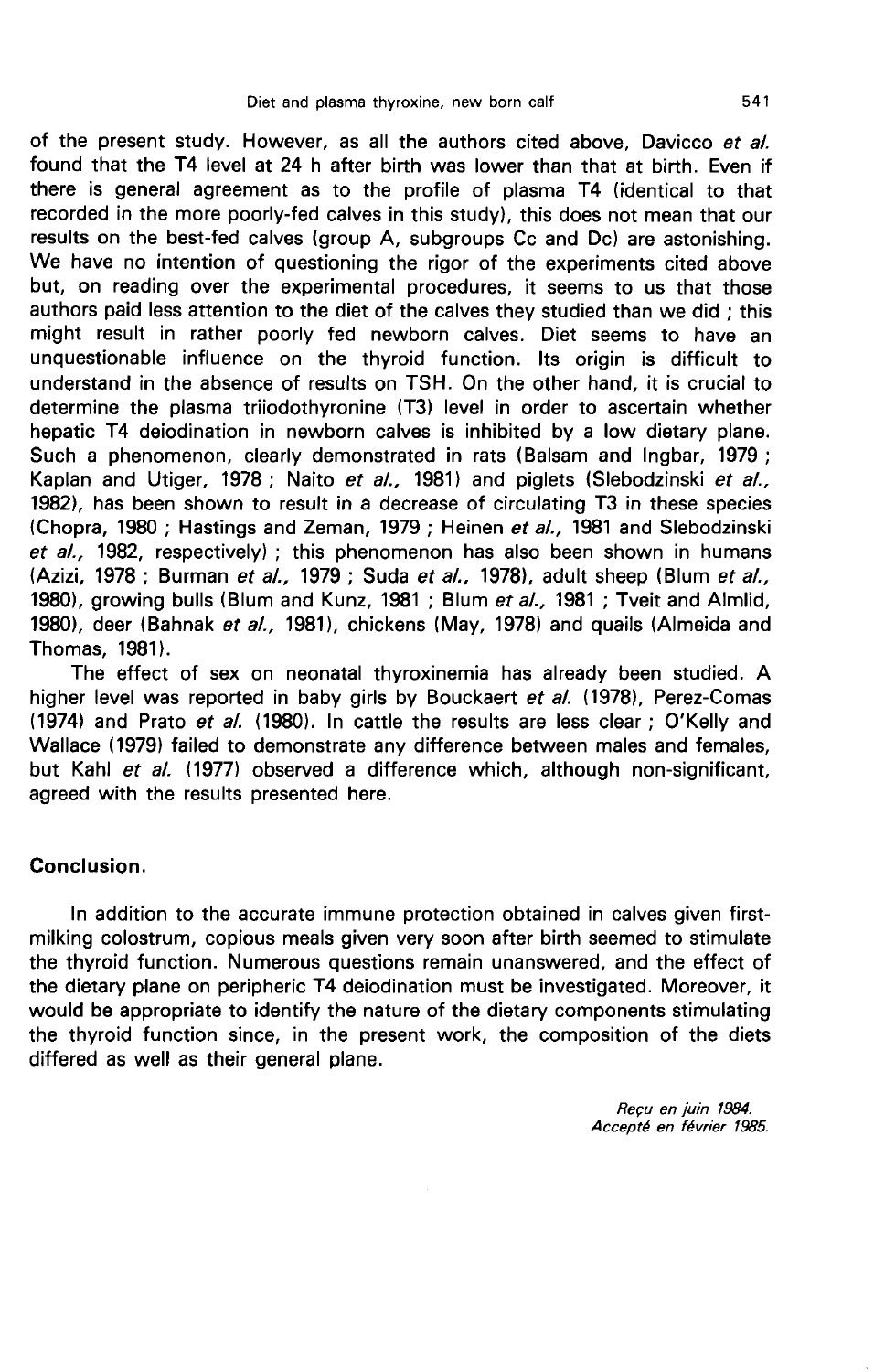Résumé. Effet des premiers repas sur l'évolution du taux plasmatique de thyroxine chez le veau nouveau-né.

On a étudié chez le veau nouveau-né de génotype Frison x Holstein, l'influence du régime alimentaire sur le taux de thyroxine plasmatique. Quatre vingt trois animaux ont été observés ; 54 ont reçu quatre abondants repas de colostrum de première traite, pendant les 22 premières heures de leur vie aérienne. Dans le même délai, 24 ont reçu quatre buvées d'une solution d'immunoglobulines de colostrum, de faible valeur énergétique et cinq ont été laissés au jeûne complet. Ces deux derniers traitements se sont traduits par des concentrations plasmatiques en thyroxine inférieures à celles relevées sur les individus ayant reçu du colostrum. Simultanément, on a pu montrer que, jusqu'à l'âge d'une semaine, les femelles avaient une concentration plasmatique en thyroxine supérieure à celle des mâles.

### References

- ALMEIDA O. F. X., THOMAS D. H., 1981. Effects of feeding pattern on the pituitary-thyroid axis in the Japanese quail. Gen. comp. Endocrinol., 44, 508-513.
- AZIZI F., 1978. Effect of dietary composition on fasting-induced changes in serum thyroïd hormones and thyrotropin. Metabolism, 27, 935-942.
- BAHNAK B. R., HOLLAND J. C., VERNE L. J., OZOGA J. J., 1981. Seasonal and nutritional influences on growth hormone and thyroid activity in whitetailed deer. J. Wildl. Manage., 45, 140-147.
- BALSAM A., INGBAR S. H., 1979. Observations on the factors that control the generation of triiodothyronine from thyroxine in rat liver and the nature of the defect induced by fasting. J. clin. Invest., 63, 1145-1156.
- BLUM J. W., GINGINS M., VITINS P., BICKEL H., 1980. Thyroid hormone levels related to energy and nitrogen balance during weight loss and regain in adult sheep. Acta endocrinol., 93, 440-447.
- BLUM J. W., KUNZ P., 1981. Effects of fasting on thyroid hormone levels and kinetics of reverse triiodothyronine in cattle. Acta endocrinol., 98, 234-239.
- BLUM J. W., KUNZ P., BACHMANN C., COLOMBO J. P., 1981. Metabolic effects of fasting in steers. Res. vet. Sci., 31, 127-129.
- BOUCKAERT A., BECKERS C., GILLIS F., 1978. Sex distribution of thyroxine blood levels in Rwandese newborns. Ann. Soc. Belg. Med. trop., 58, 66.
- BURMAN K. D., DIMOND R. C., HARVEY G. S., O'BRIAN J. T., GEORGES L. P., BRUTON J., WRIGHT F. D., WARTOFSKY L., 1979. Glucose modulation of alterations in serum iodothyronine concentration induced by fasting. Metabolism, 28, 291-299.
- CABELLO G., MICHEL M. C., 1974. Plasmatic hormonal iodine in healthy and diarrheic calves. Horm. Metab. Res., 6, 434.
- CHOPRA I. J., 1980. Alterations in monodeiodination of iodothyronines in the fasting rat : effects of reduced nonprotein sulfhydryl groups and hypothyroidism. Metabolism, 29, 161-167.
- DAVICCO M. J., VIGOUROUX E., DARDILLAT C., BARLET J. P., 1982. Thyroxine, triiodothyronine and iodide in different breeds of newborn calves. Reprod. Nutr. Dévelop., 22, 355-362.
- FOLEY J. A., OTTERBY D. E., 1978. Availability, storage, treatment, composition and feeding value of surplus colostrum : A review. J. Dairy Sci., 61, 1033-1060.
- GRONGNET J. F., GRONGNET-PINCHON E., LEVIEUX D., MAUBOIS J. L., 1985. Intestinal absorption of colostrum extracted immunoglobulins in the newborn calf. Reprod. Nutr. Dévelop. (to be published).
- HASTINGS M. M., ZEMAN F. J., 1979. Production and metabolism of thyroid hormones in protein-deficient and food restricted pregnant rats. J. Nutr., 109, 1925-1933.